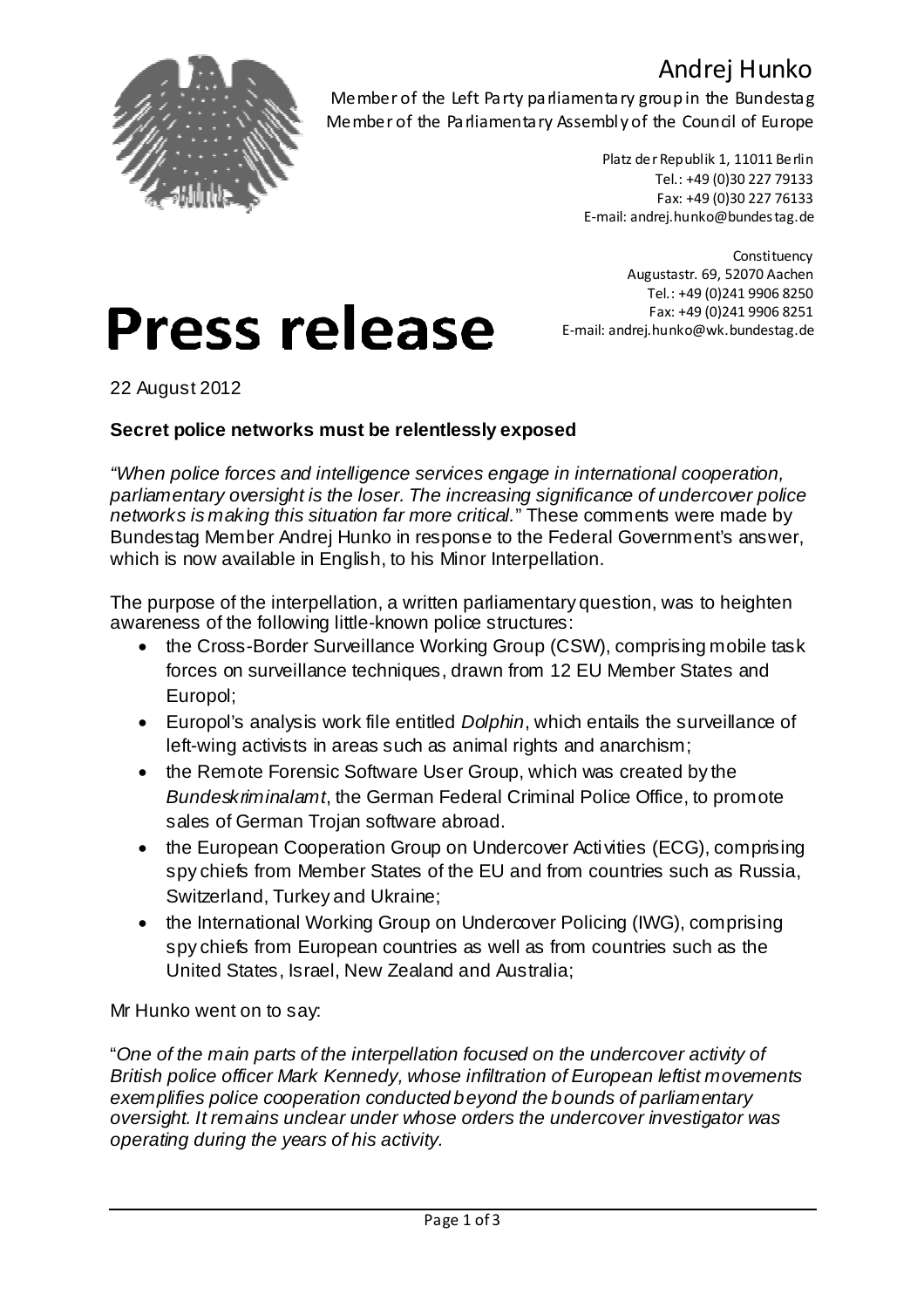### Andrej Hunko



Member of the Left Party parliamentary group in the Bundestag Member of the Parliamentary Assembly of the Council of Europe

> Platz der Republik 1, 11011 Berlin Tel.: +49 (0)30 227 79133 Fax: +49 (0)30 227 76133 E-mail: andrej.hunko@bundestag.de

**Constituency** Augustastr. 69, 52070 Aachen Tel.: +49 (0)241 9906 8250 Fax: +49 (0)241 9906 8251 E-mail: andrej.hunko@wk.bundestag.de

# **Press release**

*Kennedy used his infiltration of the Icelandic environmental movement to worm his way into leftist circles from Finland to Portugal through the information events he staged. The Icelandic police are stubbornly rejecting requests from the Minister of Justice to release full details of his activity into the public domain, claiming that disclosure would prejudice British security interests. Even though Members of the Icelandic Parliament have a right to ask questions on police matters, they are not being given any information.*

*The exposure of the British police officer,by contrast, has been the focus of deliberations in the European Cooperation Group on Undercover Activities (ECG), of which Iceland is not a member. The Federal Government has not revealed the substance of German and British contributions to this discussion. The remit of the ECG, which meets behind closed doors, includes the creation of false identities and the examination of legal frameworks in the countries that send and host undercover agents.*

*Foreign police officers must obtain authorisation before entering the territory of a sovereign state. They must not commit any criminal offences during their stay. Kennedy, however, sought to impress activists in Berlin by setting fire to a refuse container. Arrested by the police, he even concealed his true identity from the public prosecutor. This is illegal, as the Federal Government has indicated now.*

*Last year, Germany, together with Britain, urged the European Commission to exempt cross-border undercover activities from a planned new directive establishing a European Investigation Order. This would also make parliamentary oversight of such activities even more difficult.*

*The necessity of this parliamentary oversight is illustrated by the government use of software to hack into personal computers. In 2008, the German Federal Criminal Police Office established a cross-border Remote Forensic Software User Group with a view to helping police forces in other countries to introduce German spyware.*

*The Federal Criminal Police Office has also sent delegations to Canada, Israel, the United States and other countries to discuss Trojan programs with police forces and intelligence services. Although the German supreme court had imposed rigid limits in 2007 on the widespread practice of searching entire computer systems, representatives of the Criminal Police Office travelled to the United Kingdom and other destinations to 'share experience' on that practice.*